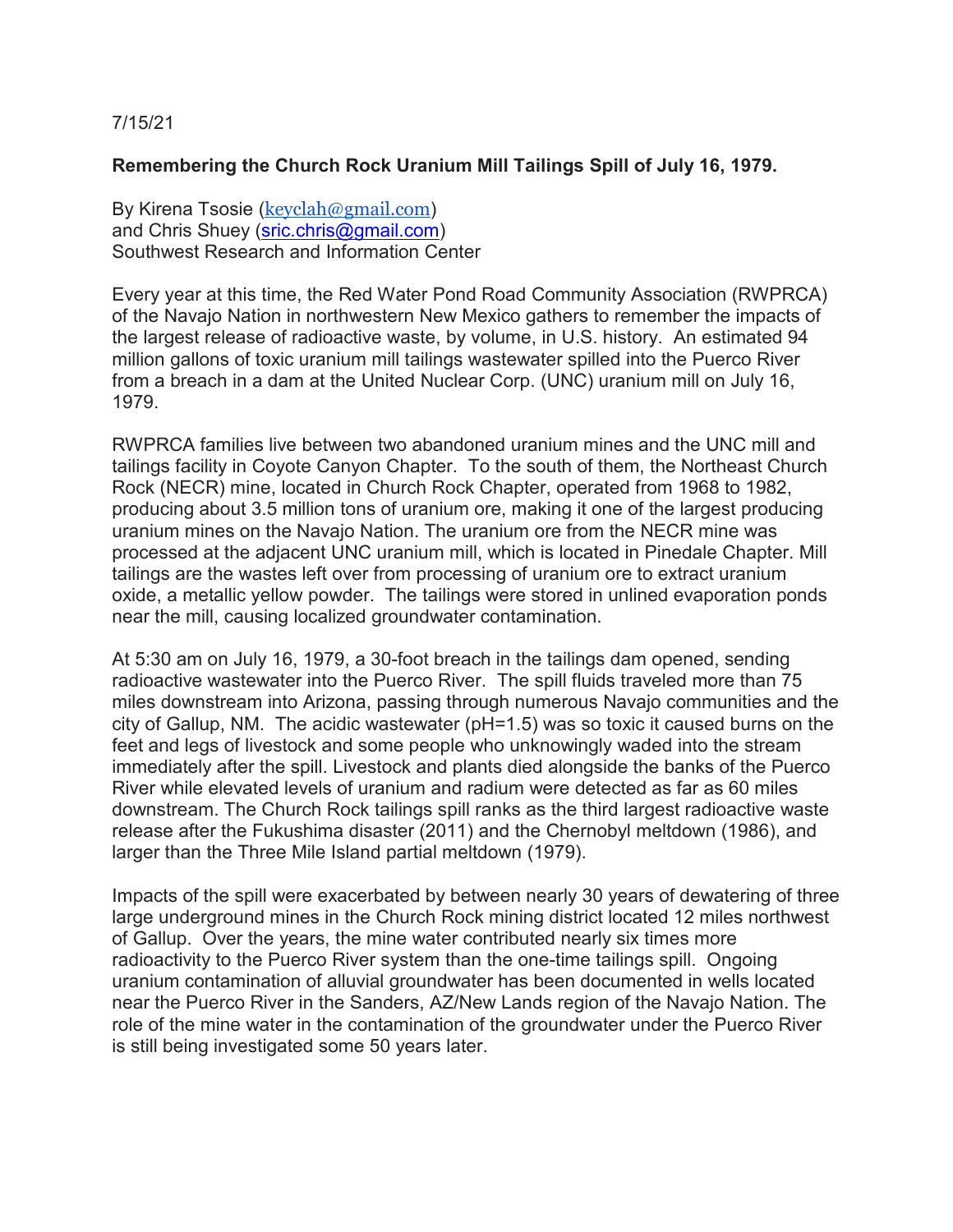Research has shown that Native Americans are disproportionately impacted by contamination of the land, water and air by mine wastes spread out over 15 Western states. RWPRCA and other grassroots communities on the Navajo Nation are holding corporations and the Federal Government responsible for the cleanup of abandoned uranium mines that date back to the beginning of uranium mining in the early 1940s. Native communities spanning three to four generations have had to live with the dangers of uranium waste affecting their families, their homes, their livelihoods and their sacred cultural practices.

On this day, we also remember the first atmospheric detonation of a nuclear weapon, called the Trinity Blast in the Tularosa Basin of south-central New Mexico on July 16, 1945. Like uranium miners of the Four Corners Area, the people of the Tularosa Basin continue to seek compensation for illnesses they connect to the Trinity Blast. The bomb, developed at Los Alamos National Laboratory during the Manhattan Project, paved the way for the atomic bombings of Hiroshima and Nagasaki, Japan, on August 6 and 9, 1945.

We remember these unconscionable and horrific events that shaped nuclear history over the past 80 years so that we don't repeat them now and in the future. As the clock on the cover of the *Bulletin of the Atomic Scientists* reminds us, the world remains only 100 minutes from a cataclysmic nuclear exchange. Please, teach your children this history so they become the vanguards of peace and prosperity for future generations.



RWPRCA members at the commemoration of the Church Rock Tailings Spill in July 2015.